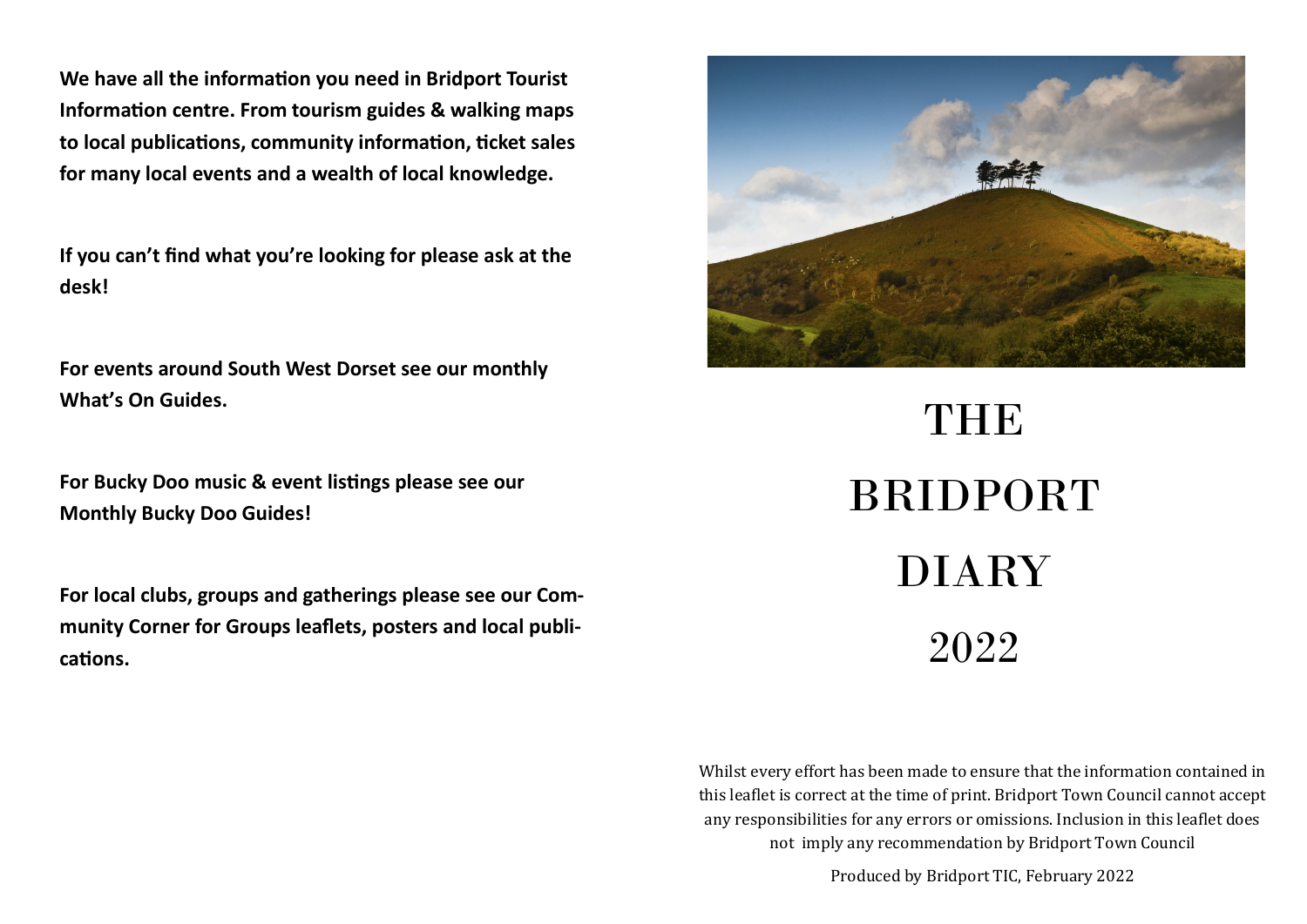### **MARCH**

|                                                                            | 14th                   | Commonwealth Day 11am Mountfield                                                                     |          |  |  |
|----------------------------------------------------------------------------|------------------------|------------------------------------------------------------------------------------------------------|----------|--|--|
|                                                                            | 20th                   | Spring Concert Chamber Orchestra St Swithun's Church<br>www.bridportchamberorchestra.co.uk           | 6th-12th |  |  |
|                                                                            |                        | www.bridportgardeningclub.co.uk                                                                      |          |  |  |
|                                                                            | 27th                   | Beyond Events Bridport Half Marathon and 10km<br>www.beyondevents.org.uk                             | 13th     |  |  |
|                                                                            |                        | Spring Show Bridport Gardening Club. United Church Hall, Bridport<br>www.bridportgardeningclub.co.uk |          |  |  |
|                                                                            |                        | <b>APRIL</b>                                                                                         |          |  |  |
|                                                                            | 9th                    | <b>Spring Concert New Elizabethan Singers</b>                                                        |          |  |  |
|                                                                            |                        | www.thenewelizabethansingers.org.uk                                                                  | 10th     |  |  |
|                                                                            | 14th-19th              | Art Exhibition Art society , Salt House                                                              |          |  |  |
|                                                                            | 16th                   | Festival in a Day Salway Ash Village Hall                                                            | 26th     |  |  |
|                                                                            | 16th-17th              | Jurassic Trail Run Beyond Events, West Bay www.beyondevents.org.uk                                   |          |  |  |
|                                                                            | 17th                   | Abbotsbury Food Fair Abbotsbury Sub tropical Gardens                                                 |          |  |  |
|                                                                            | 23rd                   | Plant Sale Bridport Millennium Green Trust bridportmillenni-                                         |          |  |  |
|                                                                            | umgreen.co.uk          |                                                                                                      |          |  |  |
|                                                                            | 21st -01/05            | Page to Screen Festival Bridport Arts Centre www.bridport-arts.com                                   |          |  |  |
| 30/04-01/05 Lyme Regis Fossil Festival Lyme Regis www.lovelymeregis.co.uk/ |                        |                                                                                                      |          |  |  |
|                                                                            | events/fossil_festival |                                                                                                      |          |  |  |
| 30/04-02/05 Market House Beer & Music Festival Market House, West Street   |                        |                                                                                                      |          |  |  |
| <b>MAY</b>                                                                 |                        |                                                                                                      |          |  |  |
|                                                                            | 2 <sub>nd</sub>        | <b>Mayfest Bridport Community Orchard</b>                                                            |          |  |  |
|                                                                            |                        | www.bridportcommunityorchard.org.uk                                                                  |          |  |  |
|                                                                            |                        |                                                                                                      |          |  |  |

7th **Bridport Choral Society Spring Concert** United Church, Bridport bridportchoral.wordpress.com

14th **Love Your Local Market** Bridport www.facebook.com/ loveyourlocalmarket/

14th **Community Charter Fair** Bridport Millennium Green

15th **Dorset & Somerset Air Ambulance Coast to Coast** West Bay

#### **NOVEMBER**

- **Bridport Literary Festival Bridport www.bridlit.com**
- 13th **Remembrance Parade** Bridport

## **DECEMBER**

| 10th | Bridport Choral Society concert www.bridportchoral.wordpress.com |  |  |  |
|------|------------------------------------------------------------------|--|--|--|
| 26th | <b>The West Bay Wallow</b> West Bay                              |  |  |  |
|      | <b>Tree on the Green West Bay</b>                                |  |  |  |
|      | <b>Tree Service</b> United Church, Bridport                      |  |  |  |
|      | <b>Start of the Tree Festival United Church Bridport</b>         |  |  |  |
|      | <b>Christmas Cheer Bridport</b>                                  |  |  |  |
|      | <b>Santa Sleigh Morrisons, Bridport</b>                          |  |  |  |
|      | <b>Yule Carols</b> The Chapel in the Garden                      |  |  |  |
|      |                                                                  |  |  |  |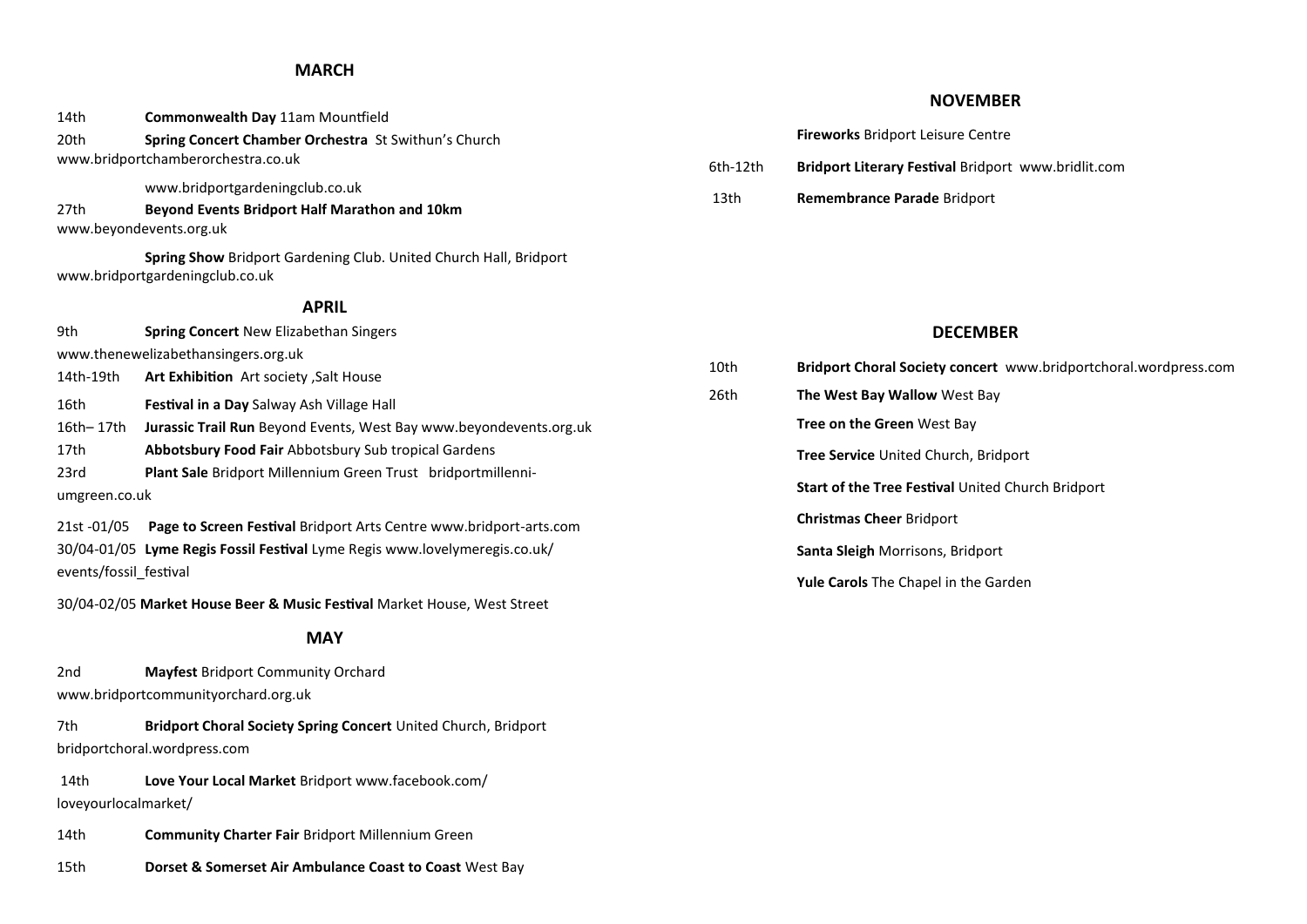#### **SEPTEMBER**

| 2nd-3rd | <b>Lyme Regis Folk Festival</b> Lyme Regis www.lymefolk.com     |
|---------|-----------------------------------------------------------------|
| 3rd     | <b>Hat Festival</b> Bucky Doo, Bridport www.bridporthatfest.org |
|         |                                                                 |

- 3rd-4th **Dorset County Show** Dorchester www.dorsetcountyshow.co.uk
- 9th-18th **Heritage Days** Bridport Town Hall www.heritageopendays.org.uk
- 10th **Tour of Britain** stage 7 from West Bay

**Food Rocks Festival** Lyme Regis

### **OCTOBER**

**The Bridport Prize** Bridport Arts Centre

**Swimarathon** Lions Club, Bridport

**Apple Day** Bridport Community Orchard www.bridportcommunityorchard.org.uk

29th **Bonfire on the Beach** West Bay

- 15th **Springtide Food Festival** Burton Bradstock 15th **Dog Show** West Bay
- 15th **Wessex Folk Festival** Weymouth

### **JUNE**

| 2nd-5th                                                                                                            | Jazz Jurassica Lyme Regis www.jazzjurassica.co.uk                                                    |  |  |  |  |
|--------------------------------------------------------------------------------------------------------------------|------------------------------------------------------------------------------------------------------|--|--|--|--|
| 4th                                                                                                                | Pirates Day West Bay                                                                                 |  |  |  |  |
| 5th                                                                                                                | <b>Jubilee Tea Stand Bridport Millennium Green Trust</b>                                             |  |  |  |  |
| bridportmillenniumgreen.co.uk                                                                                      |                                                                                                      |  |  |  |  |
| 11th-12th                                                                                                          | <b>Vintage Engine Rally West Bay</b>                                                                 |  |  |  |  |
| 11th-12th                                                                                                          | <b>Jurassic Coast 100 Climb South West</b>                                                           |  |  |  |  |
| 11th                                                                                                               | Musicathon Buckydoo Square, Bridport                                                                 |  |  |  |  |
| 12th-26th<br><b>Bridport Food Festival Various Locations &amp; Asker Meadows</b><br>www.bridportfoodfestival.co.uk |                                                                                                      |  |  |  |  |
| 18th<br><b>Bridport Food &amp; Beer Festival Askers Meadow</b><br>www.bridportfoodfestival.co.uk                   |                                                                                                      |  |  |  |  |
| 19th                                                                                                               | <b>West Bay Triathlon</b>                                                                            |  |  |  |  |
| www.beyondevents.org.uk/e/west-bay-triathlon-2022-2650                                                             |                                                                                                      |  |  |  |  |
| 19th                                                                                                               | Summer Concert, Bridport chamber Orchestra St Swithun's Church<br>www.bridportchamberorchestra.co.uk |  |  |  |  |
|                                                                                                                    | 25/06-02/07 Beaminster Festival of Music & Arts Beaminster                                           |  |  |  |  |

www.beaminsterfestival.com

**Action Challenge** Asker Meadows